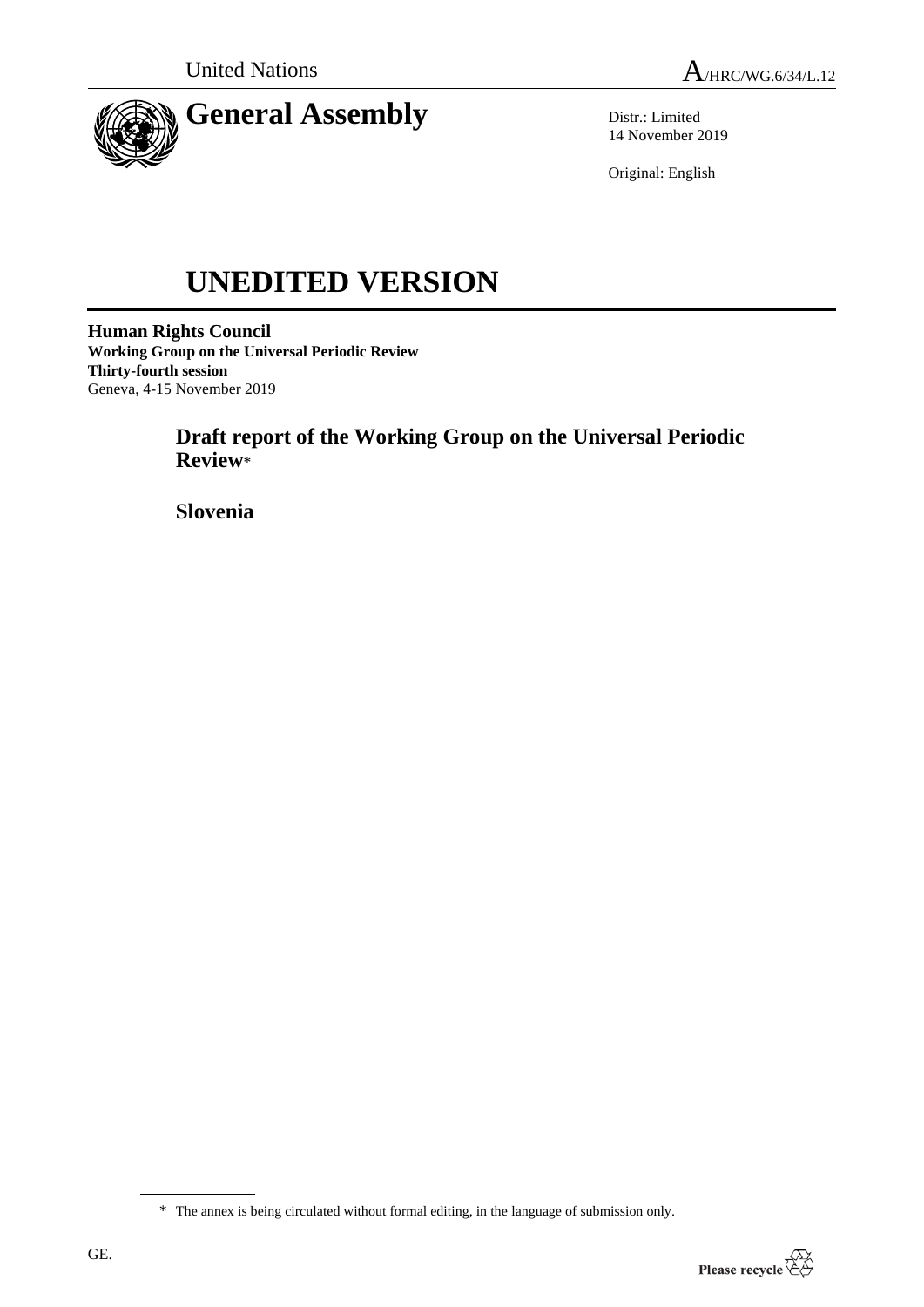## **Introduction**

1. The Working Group on the Universal Periodic Review, established in accordance with Human Rights Council resolution 5/1, held its thirty-fourth session from 4 to 15 November 2019. The review of Slovenia was held at the 13th meeting, on 12 November 2019. The delegation of Slovenia was headed by the Deputy Prime Minister and Minister of Foreign Affairs of the Republic of Slovenia, Dr. Miro Cerar. At its 17th meeting, held on 14 November 2019, the Working Group adopted the report on Slovenia.

2. On 15 January 2019, the Human Rights Council selected the following group of rapporteurs (troika) to facilitate the review of Slovenia: Bangladesh, Denmark and Egypt.

3. In accordance with paragraph 15 of the annex to Human Rights Council resolution 5/1 and paragraph 5 of the annex to Council resolution 16/21, the following documents were issued for the review of Slovenia:

(a) A national report submitted/written presentation made in accordance with paragraph 15 (a) (A/HRC/WG.6/34/SVN/1);

A compilation prepared by the Office of the United Nations High Commissioner for Human Rights (OHCHR) in accordance with paragraph 15 (b) (A/HRC/WG.6/34/SVN/2);

(c) A summary prepared by OHCHR in accordance with paragraph 15 (c) (A/HRC/WG.6/34/SVN/3).

4. A list of questions prepared in advance by Germany, Portugal, on behalf of Group of Friends on national mechanisms for implementation, reporting and follow-up", Spain, the United Kingdom of Great Britain and Northern Ireland, and the United States of America was transmitted to Slovenia through the troika. These questions are available on the website of the universal periodic review.

### **I. Summary of the proceedings of the review process**

**[**To be completed by 22 November 2019]

### **II. Conclusions and/or recommendations**

**5. The recommendations formulated during the interactive dialogue/listed below have been examined by Slovenia and enjoy the support of Slovenia:**

5.1 **Ratify the International Convention for the Protection of All Persons from Enforced Disappearance (France); (Lithuania);**

5.2 **Complete the process of ratification of the International Convention for the Protection of All Persons from Enforced Disappearance (Ukraine);/Increase efforts towards ratification of the International Convention for the Protection of All Persons from Enforced Disappearance (Slovakia);**

5.3 **Ratify and implement the International Labour Organization's 2014 Protocol to the Forced Labour Convention, 1930 (United Kingdom of Great Britain and Northern Ireland);**

5.4 **Build on progress in ensuring independence of Slovenia's national human rights institution and its promotion to the highest accreditation status (Ukraine);**

5.5 **Improve access to affordable and good quality care for older persons and people with a mental or physical disability (Australia);**

5.6 **Continue taking effective measures to protect the rights of vulnerable groups, including women, children, older persons and persons with disabilities (China);**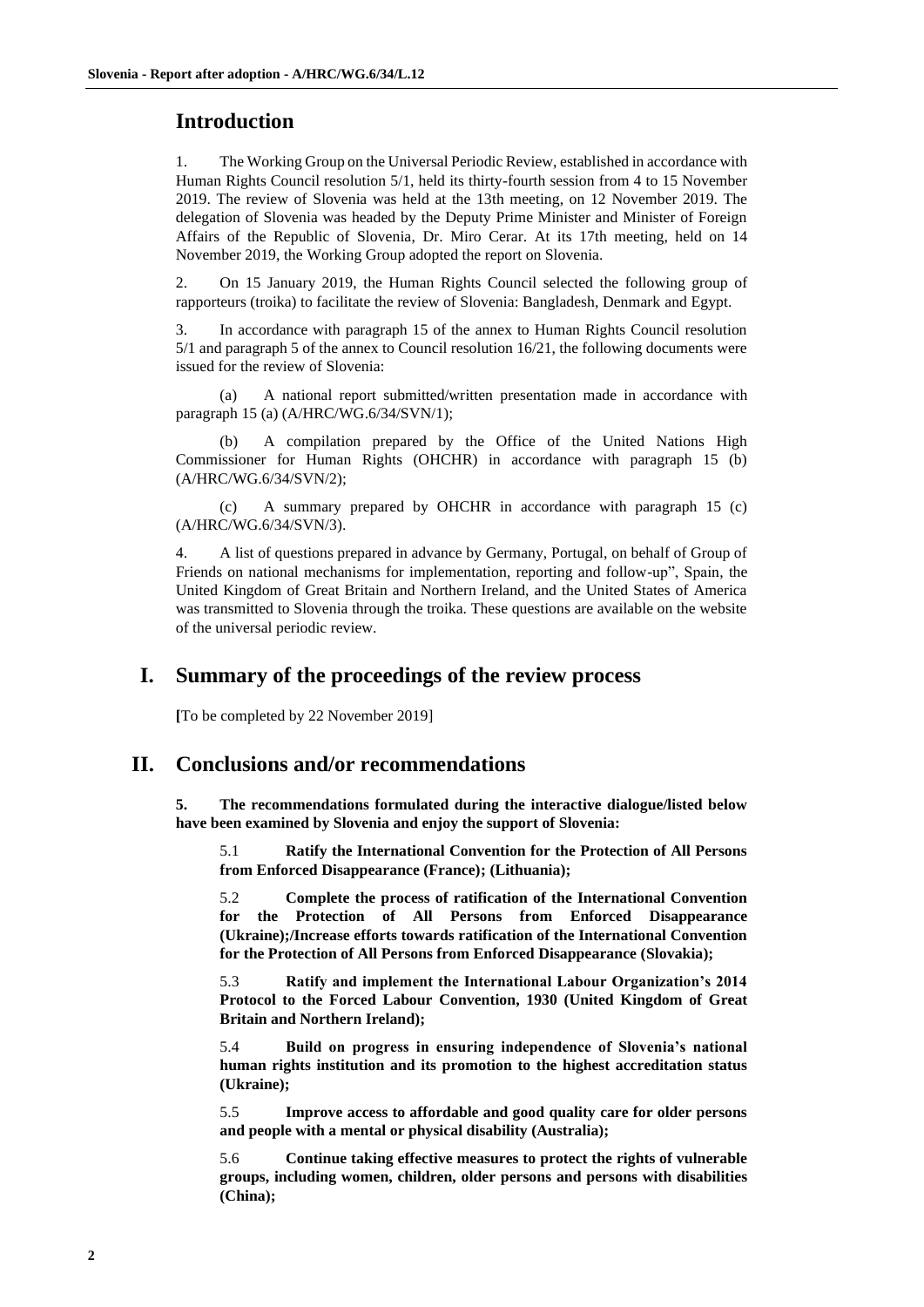5.7 **Take appropriate measures for the effective implementation of the National Programme for Equal Opportunities for Women and Men (Afghanistan);**

5.8 **Continue raising awareness in society of the need to eliminate discrimination, intolerance and hate speech (Slovakia);**

5.9 **Increase governmental efforts to combat racism, intolerance and hate speech (Egypt);**

5.10 **Further strengthen efforts in raising public awareness of the need to eliminate hate speech and intolerance (Lithuania);**

5.11 **Strengthen the legislative framework in cases of racist hate speech and racially motivated violence by ensuring effective investigation and appropriate prosecution and punishment of perpetrators (Rwanda);**

5.12 **Explicitly prohibit discrimination on the basis of sexual orientation and gender identity and promote awareness-raising campaigns to combat stereotypes and prejudices against LGBTI people (Israel);**

5.13 **Strengthen the efforts to combat domestic violence (Iraq);**

5.14 **Continue efforts to combat domestic violence and strengthen protection mechanisms for the victims (Lebanon);**

5.15 **Take effective steps to finalise and implement a national plan for the prevention of family violence and violence against women, including guidelines for working with sexually abused children (Botswana);**

5.16 **Continue to strengthen its efforts through a comprehensive strategy to protect older persons from violence and all forms of abuse, and ensure that cases of elderly abuse are investigated and prosecuted (Maldives);**

5.17 **Strengthen measures to prevent trafficking for the purposes of sex and forced labour, including measures to identify and support victims and those at risk of trafficking, and dedicate resources to investigate, prosecute and punish perpetrators (Australia);**

5.18 **Continue efforts undertaken to combat trafficking in persons, particularly exploitation of children and women by strengthening the fight against traffickers (Djibouti);**

5.19 **Continue its efforts to prevent trafficking in persons particularly children (Myanmar);**

5.20 **Make additional efforts to investigate, prosecute and punish all human trafficking cases proportionally to the gravity of the crime (Serbia);**

5.21 **Continue efforts aimed at combating human trafficking and ensure the protection of the victims (Jordan);**

5.22 **Step up efforts in ensuring adequate mechanisms to identify and protect victims of trafficking, especially children, including providing comprehensive assistance based on their individual needs (Philippines);**

5.23 **Strengthen measures to identify and provide support to women at risk of trafficking, in particular Roma, migrant, refugee and asylum seeking women, and measures aimed at addressing the root causes of trafficking (Belarus);**

5.24 **Pursue policies which ensure victims of trafficking will be provided with adequate assistance and care (Islamic Republic of Iran);**

5.25 **Continue efforts to reduce poverty and ensure greater inclusion of vulnerable groups, particularly the older persons (Bhutan);**

5.26 **Continue its efforts to combat poverty and inequality (Myanmar);**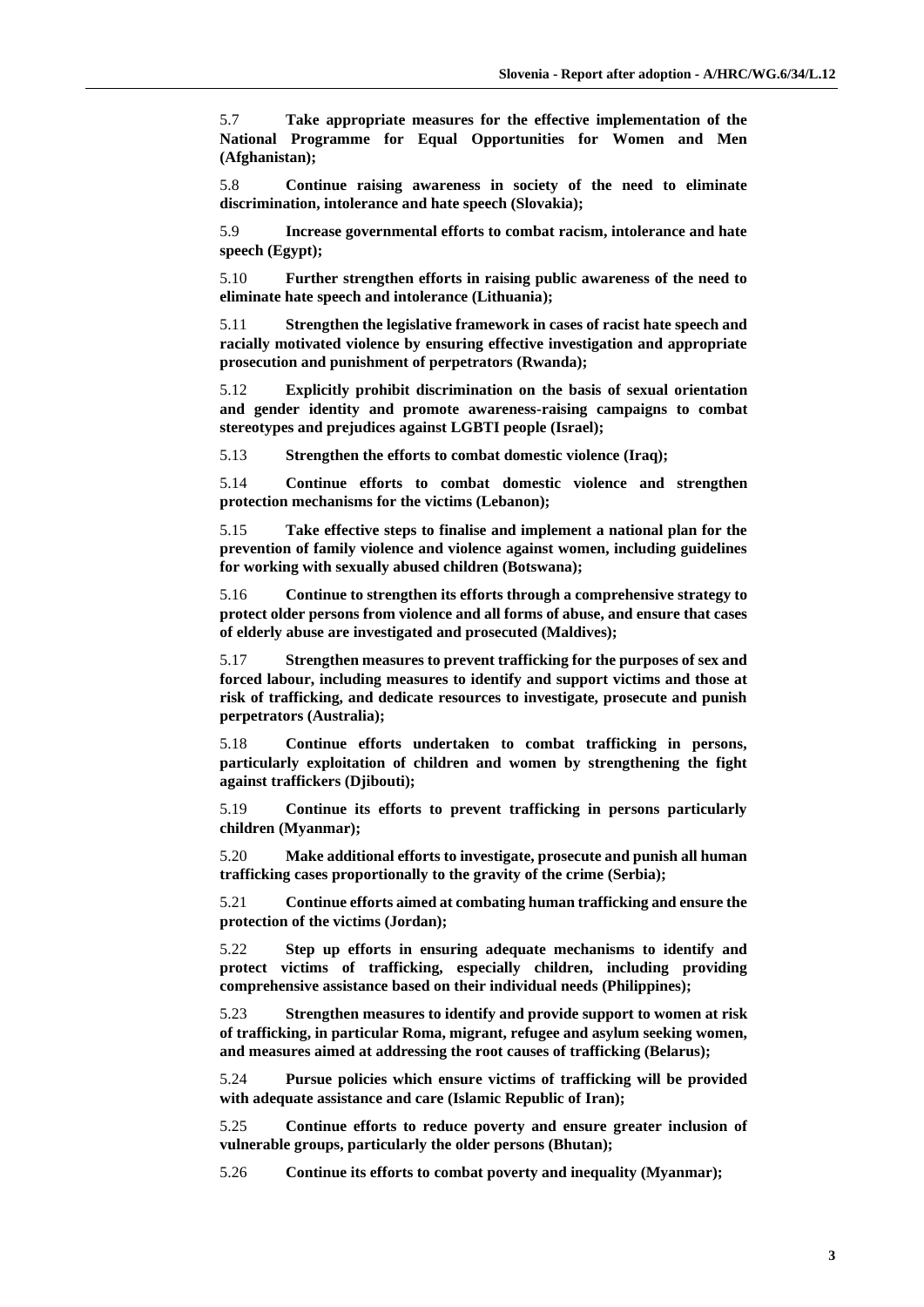5.27 **Continue implementation of measures to reduce the level of poverty and social exclusion, with special consideration to the welfare of the most vulnerable groups (India);**

5.28 **Continue the positive initiatives taken for the welfare of the older people (India);**

5.29 **Continue already commendable efforts to achieve gender equality and women's empowerment, including through greater participation by women in political life at the local and national level (Australia);**

5.30 **Continue efforts to eliminate discrimination against women, including in the labour market (Tunisia);**

5.31 **Continue implementing policies to promote the participation of women in public and political life and take further steps to combat and prevent violence against women and domestic violence (Republic of Moldova);**

5.32 **Continue taking measures for the protection of women's rights, particularly in preventing violence against women (Bhutan);**

5.33 **Revise the legal definition of rape in the Criminal Code so that it is based on the lack of consent rather than force, coaction or physical threat (Chile);**

5.34 **Continue policies aimed at preventing and combating all forms of violence against women, including domestic violence and sexual abuse (Georgia);**

5.35 **Continue efforts to prevent domestic violence and violence against women through the adoption of a national plan for this purpose (Luxembourg);**

5.36 **Further strengthen measures to prevent and combat violence against women (Myanmar);**

5.37 **Strengthen measures to prevent and combat violence against women, including domestic violence and sexual abuse (Maldives);**

5.38 **Revise the definition of rape in the Criminal Code so that it is based on the absence of consent (Greece);**

5.39 **Continue consolidating achievements in the promotion of rights, inclusion, equal opportunities and well-being of persons with disabilities within implemented national programmes (Dominican Republic);**

5.40 **Continue efforts to protect persons with disabilities and encourage involvement of civil society in drafting laws and plans that aims at improving their conditions (Lebanon);**

5.41 **Ensure the full integration of persons with disabilities in society through the programme of equal opportunities and ensure they are not discriminated against (Qatar);**

5.42 **Continue implementing activities that affirm the full integration of persons with disabilities into society (Montenegro);**

5.43 **Continue to devote great attention to the effective implementation of the existing legislative framework on the use of the minority language, with particular reference to the availability of bilingual personnel in public services, offices and the media (Italy);**

5.44 **Continue efforts to prevent discrimination against Roma (Albania);**

5.45 **Continue working in accordance with the national programme to combat discrimination against Roma minorities for 2017–2021 (Lebanon);**

5.46 **Continue making progress in the promotion of human rights and wellbeing of Roma communities, through the National Programme of Measures for Roma (Dominican Republic);**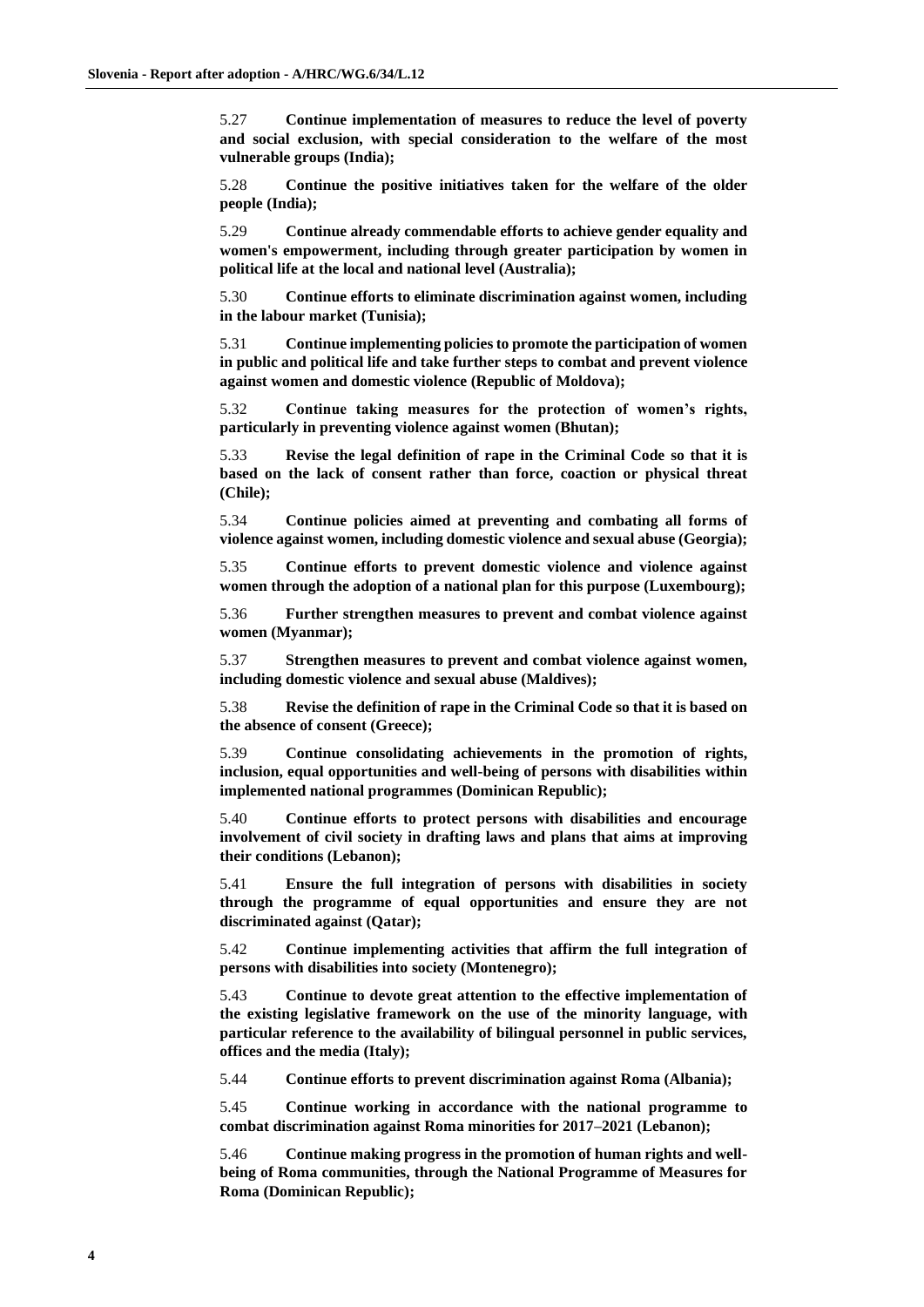5.47 **Further intensify the implementation of the National Programme of Measures for Roma for 2017–2021 (Georgia);**

5.48 **Step up policies ensuring that Roma children can participate in mainstream education system (Peru);**

5.49 **Continue promoting the implementation of policies for the integration of migrants (Dominican Republic);**

5.50 **Improve the living, working and social conditions of migrants and refugees and their access to health care (Turkey);**

5.51 **Continue efforts to promote the rights of migrants and asylum seekers (Iraq);**

5.52 **Ensure respect the principle of non-refoulement through individual assessment of each migratory situation (Peru);**

5.53 **Ensure that asylum seekers have access to fair asylum procedures (Afghanistan);**

5.54 **Ensure that all asylum-seekers have access to fair and effective asylum procedures and investigate all reported cases in this regard (Azerbaijan);**

5.55 **Provide training for law enforcement authorities to increase awareness and knowledge, and ensure that their actions related to the treatment of asylum seekers comply with European and international obligations and norms (Canada);**

5.56 **Ensure that all asylum seekers have access to legal representation, by providing free legal aid to those not in a position to pay for a lawyer (Cyprus);**

5.57 **Ensure that all asylum seekers have access to fair and effective asylum procedures in accordance with Slovenia's International Protection Law and international law (Honduras);**

5.58 **Take appropriate measures to guarantee the rights of persons erased from the Register of Permanent Residents, in compliance with the 2018 Constitutional Court decision (France).**

**6. The following recommendations will be examined by Slovenia, which will provide responses in due time, but no later than the forty-third session of the Human Rights Council.**

6.1 **Complete the process of ratification of the Optional Protocol to the International Covenant on Economic, Social and Cultural Rights (Senegal);**

6.2 **Ratify the International Convention on the Protection of the Rights of All Migrant Workers and Members of Their Families (Bangladesh); (Egypt);**

6.3 **Undertake measures to ratify the United Nations International Convention on the Protection of the Rights of All Migrant Workers and Members of Their Families (Indonesia);/Consider the possibility of ratifying the International Convention on the Protection of the Rights of All Migrant Workers and Members of their Families (Niger);/Consider acceding to the International Convention on the Rights of Migrant Workers and Members of their Families (Philippines);**

6.4 **Complete the process of ratification of the International Convention on the Protection of the Rights of All Migrant Workers and Members of Their Families (Senegal);**

6.5 **Consider ratifying the 1961 Convention on the Reduction of Statelessness (Uruguay);**

6.6 **Accede to the 1961 Convention on the Reduction of Statelessness and put in place statelessness determination procedures to ensure the protection of stateless persons (Brazil);**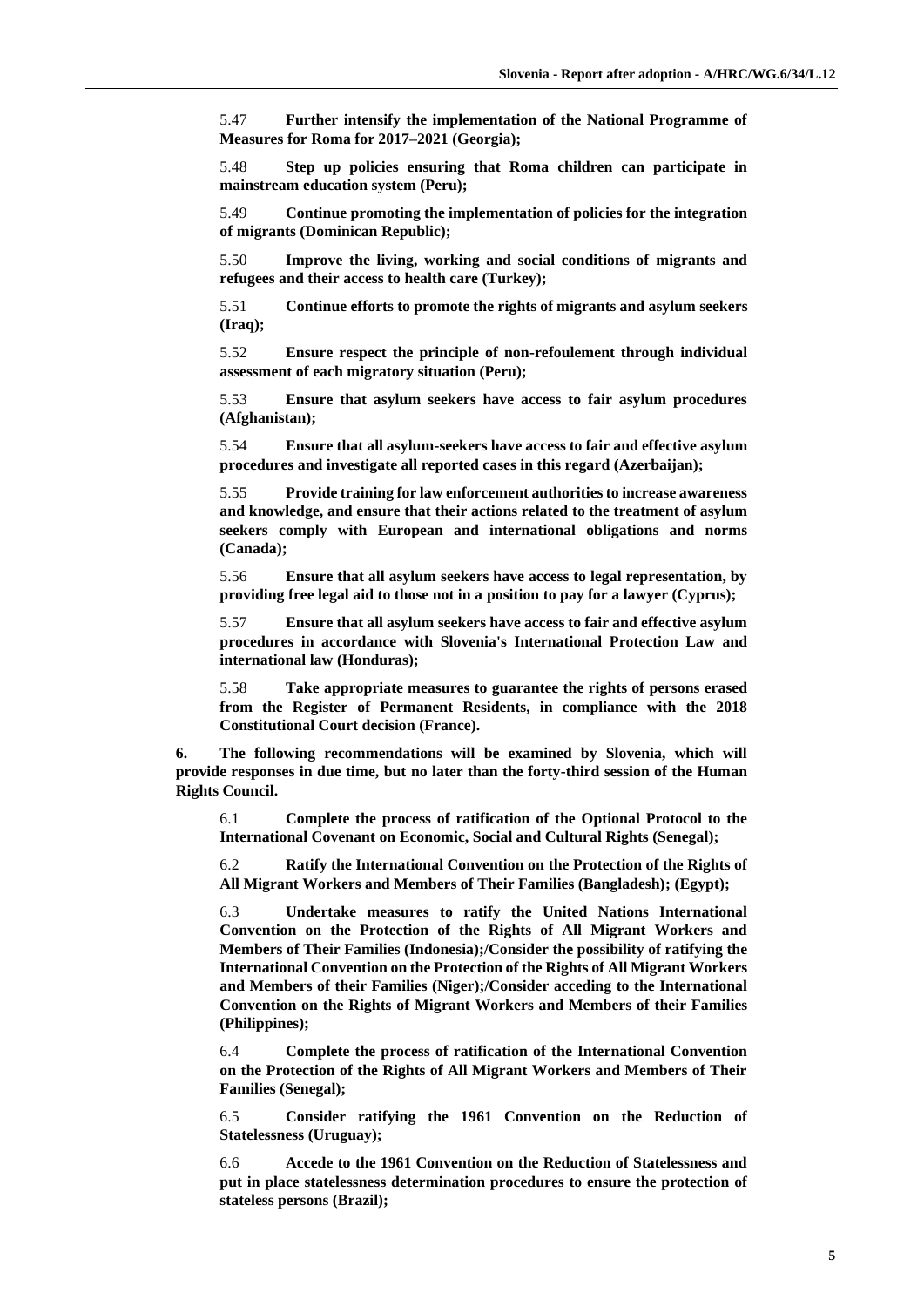6.7 **Ratify the 1961 Convention on the Reduction of Statelessness (Slovakia); (Spain); (North Macedonia);**

6.8 **Sign and ratify the Convention on the Reduction of Statelessness (Croatia);**

6.9 **Ratify the Convention on the Reduction of Statelessness, the Optional Protocol to the International Covenant on Economic, Social and Cultural Rights and other human rights instruments (Honduras);**

6.10 **Consider the ratification of the ILO Domestic Workers Convention no. 189 (Philippines);**

6.11 **Recognize the competence of the Committee on Enforced Disappearances to receive and consider communications from or on behalf of individuals or other State Parties (Lithuania);/Recognize the competence of the Committee on Enforced Disappearances to receive and consider communications from or on behalf of victims or other states parties (Slovakia);**

6.12 **Adopt an open, merit-based process when selecting national candidates for UN Treaty Body elections (United Kingdom of Great Britain and Northern Ireland);**

6.13 **Ensure that the Human Rights Ombudsman is fully autonomous and independent from the Government by amending public finance legislation (Denmark);**

6.14 **Ensure that the Ombudsman and other national human rights mechanisms are adequately funded and that financial control is fully independent of government (Ireland);**

6.15 **Intensify efforts to establish a national human rights institution (Jordan);**

6.16 **Consider establishing a national institution for the rights of the child (Lebanon);**

6.17 **Provide the Advocate of the Principle of Equality with additional resources for its full operational and effective functioning (North Macedonia);**

6.18 **Put in place measures to combat all forms of human rights violations against older persons (Angola);**

6.19 **Continue taking measures in order to promote and ensure the full realization of all human rights for young people (Republic of Moldova);**

6.20 **Implement the decisions of the Constitutional Court on which no action has been taken, in particular those concerning the need to revise the Mental Health Act (Mexico);**

6.21 **Increase the pace of implementation of the already existing and the newly adopted measures for all of the above (Turkey);**

6.22 **Strengthen, through a comprehensive strategy, the fight against discrimination in all its forms, including on the grounds of the status of migrant, refugee, asylum seeker, disability, or any other condition; and strengthen its policies to combat racism and hate speech (Bolivarian Republic of Venezuela);**

6.23 **Continue the revision of the law on equal opportunities for men and women (Albania);**

6.24 **Continue efforts to promote gender equality (Jordan);**

6.25 **Formulate a comprehensive anti-discrimination policy to prevent and eliminate racism and xenophobia (Azerbaijan);**

6.26 **Adopt a comprehensive anti-discrimination strategy in consultation with representatives of civil society (Luxembourg);**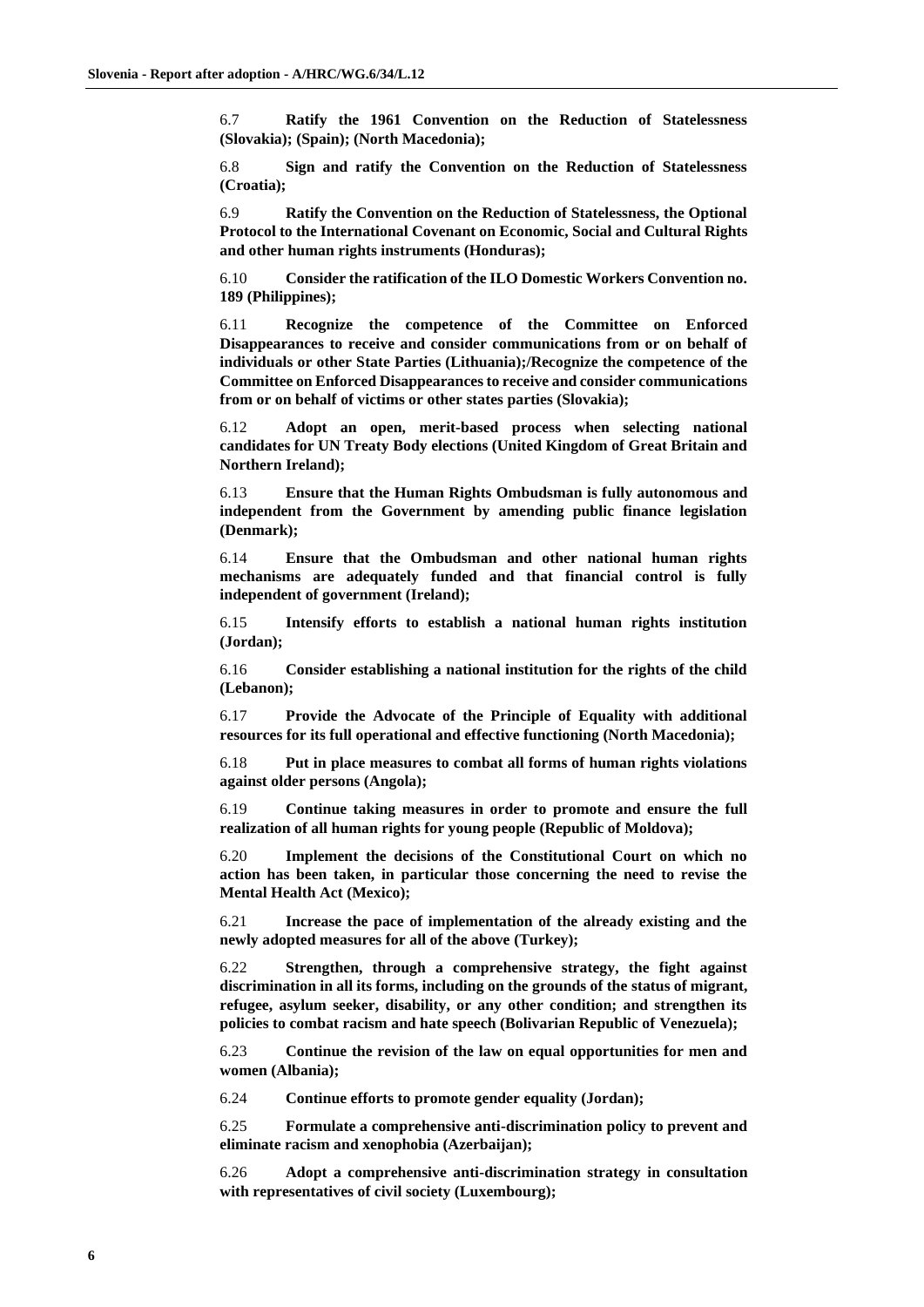6.27 **Continue strengthening institutional and normative framework for protection against discrimination (Montenegro);**

6.28 **Design and fully implement strategies to prevent all forms of discrimination, including by integrating non-discriminatory values in its education curricula, to eliminate racism and xenophobia (Indonesia);**

6.29 **Explicitly incorporate in its legislation, policies and strategies to combat discrimination the recognition of multiple and intersectional discrimination based on sex, age, ethnic origin or sexual orientation, or by the status of migrant, asylum seeker, refugee, person with disability or any other condition (Honduras);**

6.30 **Develop public policies aimed at eliminating discrimination, including racial discrimination, and in this respect improve the response of the criminal justice system to cases of hate speech and violence committed on the grounds of race, by ensuring the investigation and prosecution (Costa Rica);**

6.31 **Identify measures to combat all forms of discrimination, particularly racial discrimination, with special focus on fighting hate speech and racist and xenophobic statements against minorities (Djibouti);**

6.32 **Strengthen activities to raise awareness in society of the need to eliminate discrimination, intolerance and hate speech (Greece);**

6.33 **Strengthen activities and laws aimed at the elimination of discrimination in society, other intolerance and hate speech against minorities and other groups, including based on sexual orientation, gender identity or sex characteristics (Iceland);**

6.34 **Take more effective measures against discrimination, hate speech and racism (Turkey);**

6.35 **Intensify measures and programmes to combat racism, xenophobia, and intolerance (Philippines);**

6.36 **Implement stronger measures to curtail instances of racial and ethnic discrimination, discourage hate speech, and commit to sustained efforts to deter racially motivated violence, especially towards vulnerable groups (Bahamas);**

6.37 **Take effective measures to prevent, investigate and punish racial crimes, racist hate speech and violence against minority groups, including migrants and refugees (Ecuador);**

6.38 **Adopt a comprehensive strategy on combating discrimination and racism through the consultation process with all interested parties (Uzbekistan);**

6.39 **Continue efforts taken to combat discrimination and hate speech against minorities and foreigners (Tunisia);**

6.40 **Intensify efforts to combat hate crimes and hate speech in line with the commitments made in the Durban Declaration and Program of Action (Afghanistan);**

6.41 **Intensify efforts to combat the increase of hate speech, particularly in social media, by condemning racially hostile language in the public domain and strengthen the response of the criminal justice system in this regard (Bangladesh);**

6.42 **Strengthen laws on racist hate speech and racially motivated violence to further support the work of the Advocate of the Principle of Equality and ensure punishment of perpetrators (Botswana);**

6.43 **Enact a comprehensive legislation to address incidences of hate speeches on social media and elsewhere (Ghana);**

6.44 **Continue efforts to combat hate speech, and strengthen the capacity of the criminal justice system to response to cases of hate crimes (Indonesia);**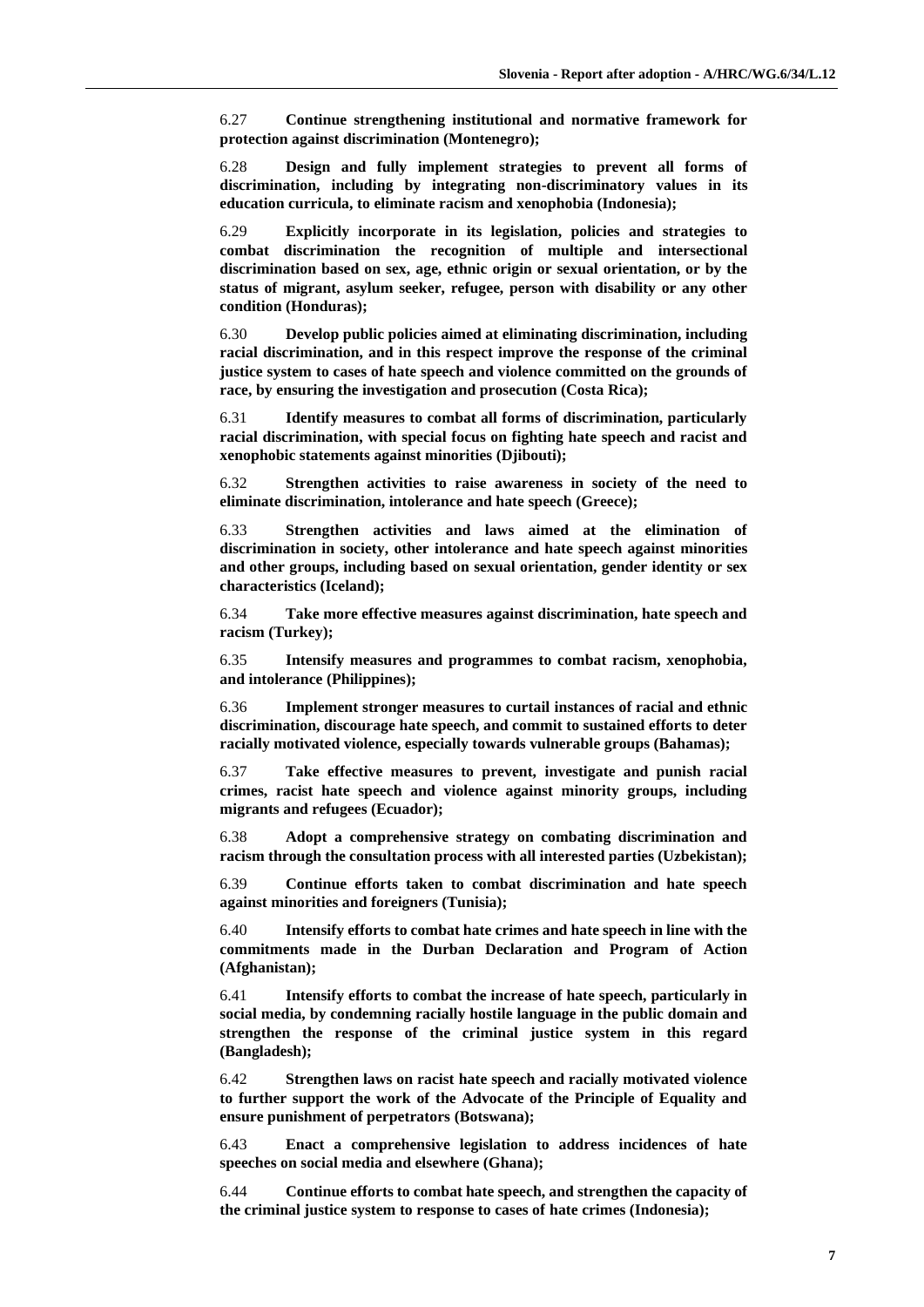6.45 **Undertake awareness raising campaigns to combat hate speech (Iraq);**

6.46 **Intensify efforts aimed at combating hate speech, racism against Muslims and ethnic minorities (Jordan);**

6.47 **Sustain efforts in combatting hate speech and other hate crimes (Nigeria);**

6.48 **Take measures to more effectively prevent and combat hate speech and incitement to violence against minorities, both online and offline (Republic of Korea);**

6.49 **Ensure zero tolerance to all cases of hate speech towards migrants and ethnic and religious minorities (Uzbekistan);**

6.50 **Deepen efforts to investigate and punish racist hate speech and cases of racially motivated violence, ensuring that they are investigated promptly and effectively (Argentina);**

6.51 **Strengthen the response of its criminal justice system in cases of racist hate speech and violence by ensuring effective investigation and appropriate prosecution and punishment of the perpetrators (Islamic Republic of Iran);**

6.52 **Strengthen the response of its criminal justice system in cases of hate speech and hate motivated violence by ensuring effective investigation and appropriate prosecution and punishment of perpetrators (Israel);**

653 **Strengthen the response of its criminal justice system in cases of hate speech and related violence by ensuring effective investigation and appropriate prosecution and punishment of the perpetrators (Pakistan);**

6.54 **Strengthen the criminal justice system to ensure effective and appropriate investigation, prosecution and punishment of the offenses of hate speech and racist violence (Luxembourg);**

6.55 **Amend its criminal code to highlight racist motives, which aggravate the related crimes and offences (Islamic Republic of Iran);**

6.56 **Intensify efforts to combat stereotypes and prejudice against LGBTI persons, including by launching a nationwide awareness-raising campaign (Ireland);**

6.57 **Strengthen efforts to end discrimination against LGBTI people, including awareness raising to increase the social acceptance of the LGBTI community in all spheres of professional and social life (Netherlands);**

6.58 **Promote the access of same-sex couples to sexual and reproductive health programmes, ensuring in particular the availability of specific health services for trans persons (Uruguay);**

6.59 **Enact general legislation on the recognition of both same-sex parents involved in the growth of a child, as well as extending access to adoption to samesex couples on par with others (Iceland);**

6.60 **Adopt legal provisions that will allow legal gender recognition to transgender individuals and take meaningful steps, to sensitise authorities and the public to their human rights (Malta);**

6.61 **Work towards ending protocols that aim to 'normalise' intersex bodies through harmful and medical practices including non-consensual surgeries (Malta);**

6.62 **Consolidate the progress made towards reaching the Sustainable Development Goals, and in the improvement of human development indicators (India);**

6.63 **Gradually increase official development assistance to reach the international target of 0.7% of gross national product (Luxembourg);**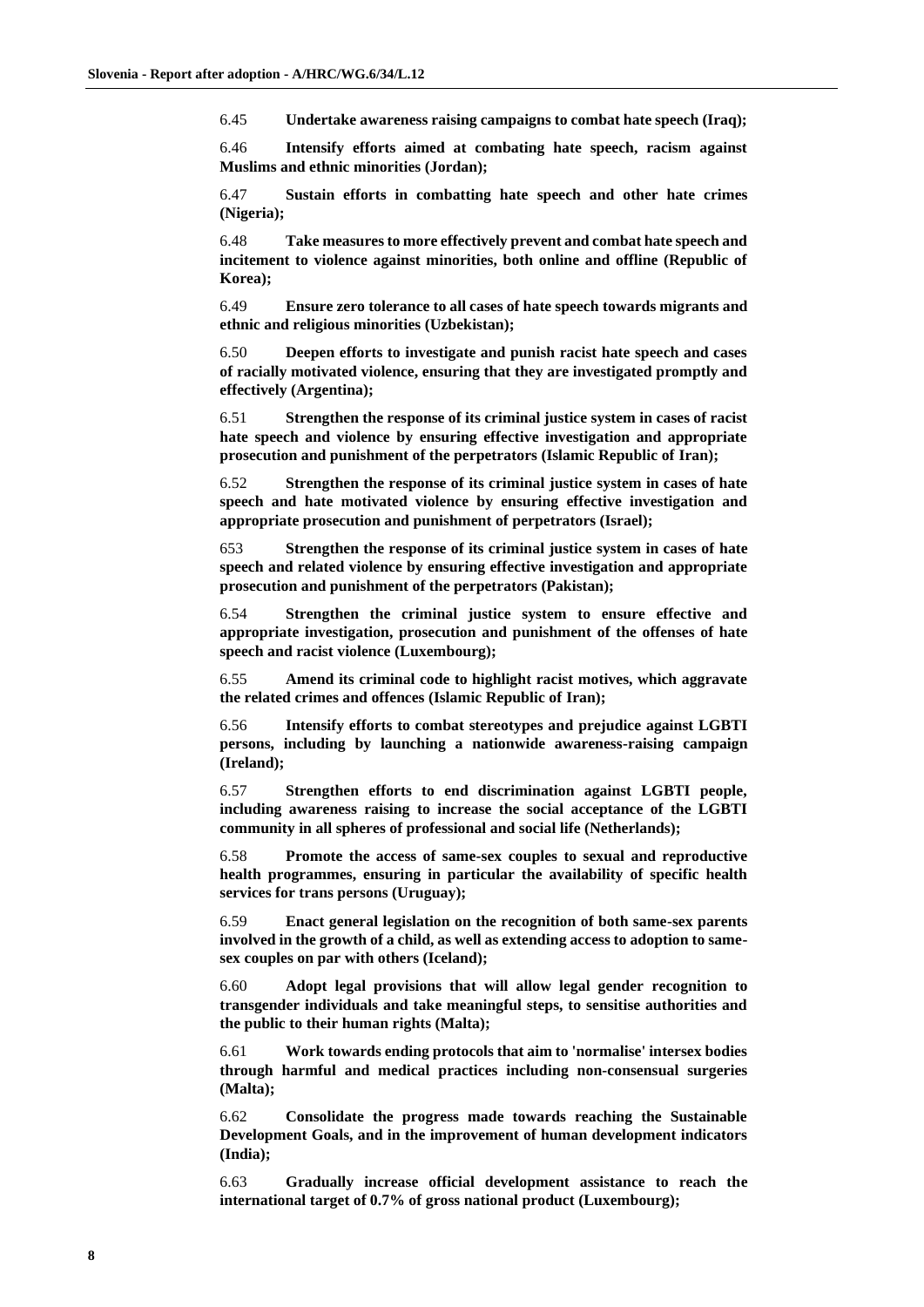6.64 **Increase the amount of humanitarian aid and development assistance to a level compatible with its GDP (Turkey);**

6.65 **Continue to ensure that the application of the preamble of the Paris Agreement is reflected in the next round of Nationally Determined Contributions due in 2020, in line with its commitments under the Paris Agreement (Fiji);**

6.66 **Ensure that women, children and persons with disabilities are meaningfully engaged in the development of legislation, policies and programs on climate change and disaster risk reduction (Fiji);**

6.67 **Provide specific funding to the Commission for the Prevention of Corruption to establish and enforce a code of conduct, including through the establishment of credible mechanisms for supervision, on the misuse of information and public resources by members of the National Assembly and National Council (United States of America);**

6.68 **Take the necessary measures to address and combat corruption and related impunity more effectively, to ensure the transparency in the management of the Public Administration (Bolivarian Republic of Venezuela);**

6.69 **Strengthen oversight over Slovenian companies operating abroad with regard to any negative impact of their activities on the enjoyment of human rights, particularly in conflict areas, which includes situations of foreign occupation, where there are heightened risks of human rights abuses (State of Palestine);**

6.70 **Strengthen measures to address domestic violence and sexual abuse including ensuring effective access to support services, remedies, and means of protection to women victims (Philippines);**

6.71 **Implement measures to ensure practical protection for older persons from violence and all forms of ill treatment as well as investigate such cases and prosecute perpetrators (Uzbekistan);**

6.72 **Take measures to combat domestic violence and to provide for the protection of the rights of vulnerable groups, including women, children, persons with disabilities and older persons (Russian Federation);**

6.73 **Continue to reduce the backlog of judicial cases, by further improving the staffing and financial resources of the courts (Germany);**

6.74 **Ensure the right to justice for all detainees, through the provision of free public defence council in order to provide the rights to defence and fair trial (Costa Rica);**

6.75 **Ensure that all detained persons effectively benefit from the right of access to a lawyer from the very outset of their deprivation of liberty, if necessary free of charge (Denmark);**

6.76 **Improve the living conditions in detention facilities in line with the Nelson Mandela Rules (Angola);**

6.77 **Amend defamation legislation so that it is considered a civil, not criminal, offence (United Kingdom of Great Britain and Northern Ireland);**

6.78 **Continue efforts to combat trafficking in persons, especially women and children, in particular through effective prosecution of perpetrators (Chile);**

6.79 **Increase efforts to prevent trafficking of persons and child exploitation and to protect and support victims (Egypt);**

6.80 **Continue efforts in combatting human trafficking and upholding the rights of victims of human trafficking as well as the rights of migrants (Nigeria);**

6.81 **Continue efforts to combat human trafficking and strengthen the monitoring and data collection mechanisms (Tunisia);**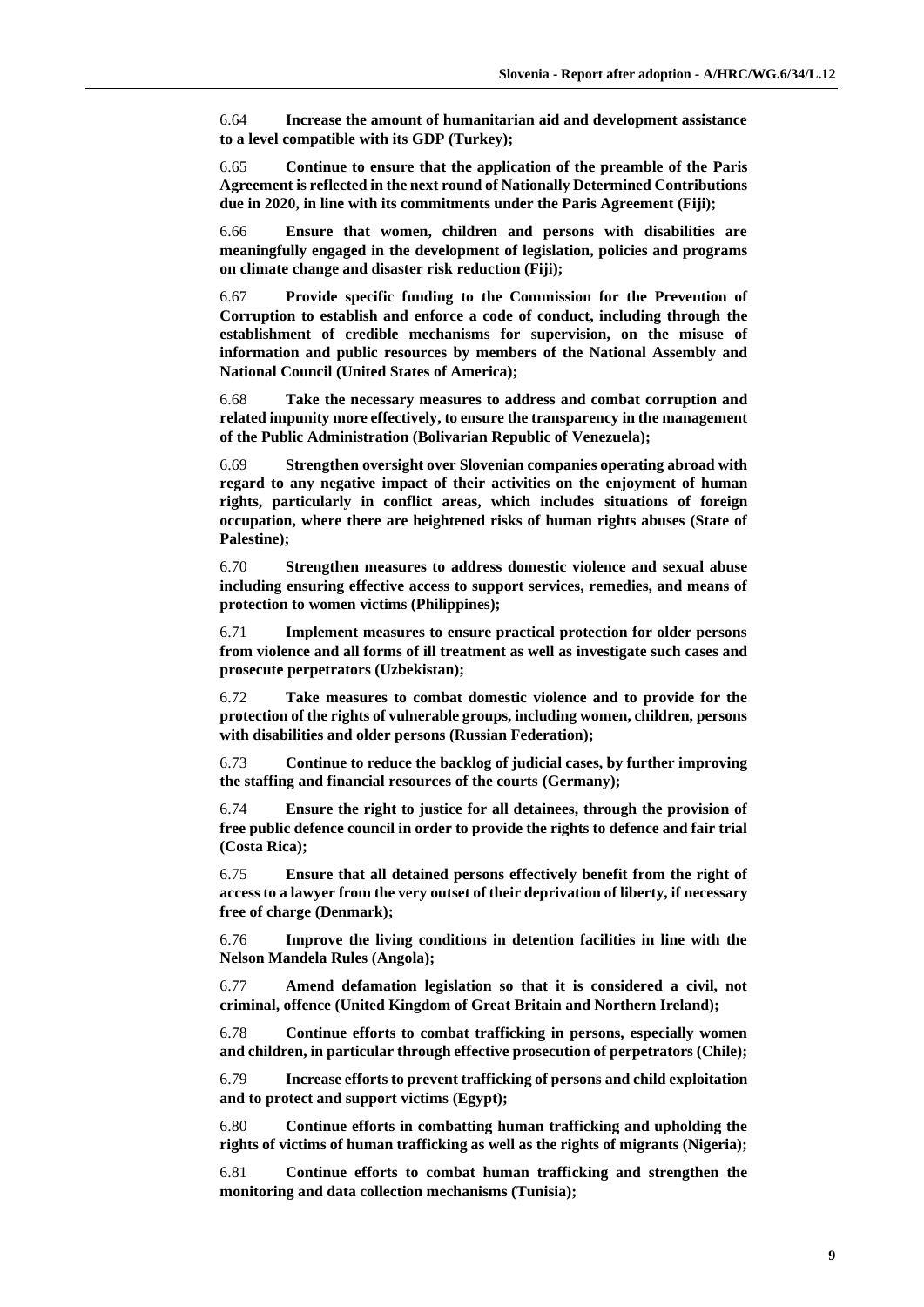6.82 **Continue to strengthen its institutional structure for combating trafficking in human beings and provide victims of trafficking with adequate access to health care, counselling and effective protection (Pakistan);**

6.83 **Investigate, prosecute and punish all cases of trafficking in persons and provide victims of such crimes with proper redress measures (Israel);**

6.84 **Strengthen its efforts in combatting trafficking in persons, specifically through ensuring the provision of adequate support and rehabilitative resources to victims, and through enhanced investigation and prosecutions efforts (Bahamas);**

6.85 **Continue its victim protection, law enforcement, prevention efforts by vigorously prosecuting sex and labor trafficking offenses and imposing adequate penalties, including significant prison terms, on all convicted traffickers (United States of America);**

6.86 **Ensure that victims of trafficking were provided with adequate assistance regardless of whether they cooperated with law enforcement authorities in investigations and criminal proceedings (Belarus);**

6.87 **Continue supporting the family as the fundamental and natural unit of society (Egypt);**

6.88 **Consider instituting anti-poverty policies and programmes that would ensure the full protection and promotion of the rights of the children (Ghana);**

6.89 **Accelerate the approval of a national housing policy that deals, among other things, with access to social housing for all its residents without discrimination, and that addresses the special needs of people with disabilities and the elderly in this area (Bolivarian Republic of Venezuela);**

6.90 **Continue its achievements on improving access to health care for all and effectively implement the Resolution on the National Mental Health Programme 2018−2028 (Ethiopia);**

6.91 **Accelerate its efforts to improve access to health care services (Georgia);**

6.92 **Continue its efforts in regard to the right to health and provide equal access to quality health-care services to all persons including in rural areas, persons with disabilities and older persons (State of Palestine);**

6.93 **Ensure the availability and accessibility of palliative care for all older persons (Malaysia);**

6.94 **Develop the allocation of education funds to eliminate regional disparities in access to education (Algeria);**

6.95 **Ensure equal access to quality education for all students (Malaysia);**

6.96 **Continue measures to improve equal access to quality education for all addressing the problem of regional disparities in access to education (Nepal);**

6.97 **Develop actions and policies to ensure quality inclusive education at all levels (Israel);**

6.98 **Intensify efforts towards providing comprehensive human rights education programs to law enforcement officials on rights of migrants and refugees (Greece);**

6.99 **Continue making progress in the implementation of strategies to achieve gender equality in all areas of economic, political and social life, including employment and equal pay (Cuba);**

6.100 **Step up measures to increase the employment rate of women and their representation in the level of management (Myanmar);**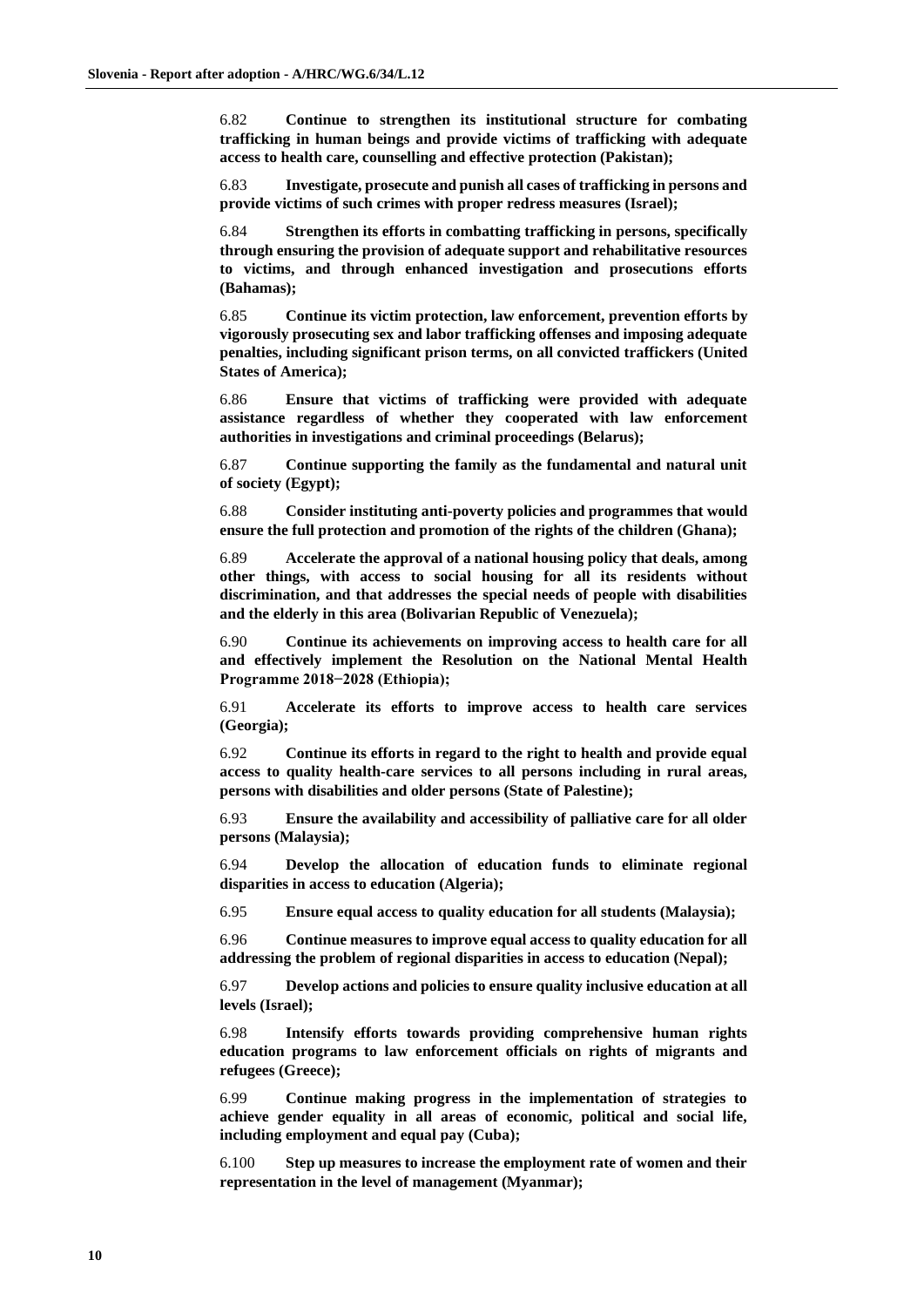6.101 **Strengthen measures aimed at preventing and combatting violence against women, including domestic violence and sexual abuse by ensuring that victims have access to effective remedies and means of protection (Rwanda);**

6.102 **Increase public education and strengthen enforcement efforts to combat gender-based violence (Bahamas);**

6.103 **Amend its legislation to include all forms of violence against women and strengthen measures aimed at preventing and combating sexual abuse, guaranteeing access to effective protection services (Spain);**

6.104 **Continue efforts to combat violence against women, by aligning national legislation with international standards, particularly the Council of Europe Istanbul Convention on preventing and combating violence against women and domestic violence (France);**

6.105 **Strengthen measures to prevent and curb all forms of violence against women including domestic violence, by among others ensuring effective remedies to victims (Malaysia);**

6.106 **Revise the definition of rape in the Criminal Code so that it is based on the absence of consent, bringing it in line with international human rights law and standards (Iceland);**

6.107 **Revise the definition of rape contained in the criminal code, so that it is based on the lack of consent and not on force or coercion, therefore aligning it with international standards, such as the Council of Europe Convention on preventing and combating violence against women and domestic violence (Istanbul Convention) (Mexico);**

6.108 **Strengthen quality accessible sexual and reproductive health public services to women belonging to vulnerable groups (Peru);**

6.109 **Encourage non-violent forms of discipline and conduct information campaigns to raise public awareness of the harmful effects of corporal punishment on children (Algeria);**

6.110 **Develop and implement a national strategy for the protection of child victims of exploitation and sexual abuses in order to identify, prevent and support child victims of various forms of exploitation and abuse (France);**

6.111 **Develop and implement a national strategy on the protection of children from sexual exploitation and abuse (Iceland);**

6.112 **Develop and implement additional policies for the protection of children to ensure that migrant children, Roma children and other vulnerable children have free access to education, health, decent housing and adequate nutrition, as well as to combat child poverty and social exclusion (Uruguay);**

6.113 **Review national legislation, policies and programmes to harmonize them with the provisions of the Convention on the Rights of Persons with Disabilities (Spain);**

6.114 **Take further steps to adopt specific legislation and policies regarding the protection of the rights of women and girls with disabilities (Bulgaria);**

6.115 **Consider the introduction of more detailed provisions on inclusive education of children with disabilities in existing legislation and policies (Bulgaria);**

6.116 **Ensure equal access to quality education for all students with disabilities without discrimination (Qatar);**

6.117 **Adopt a comprehensive strategy to prevent all forms of violence, abuse and ill treatments against persons with disabilities, particularly women, children and older persons with disabilities (Ecuador);**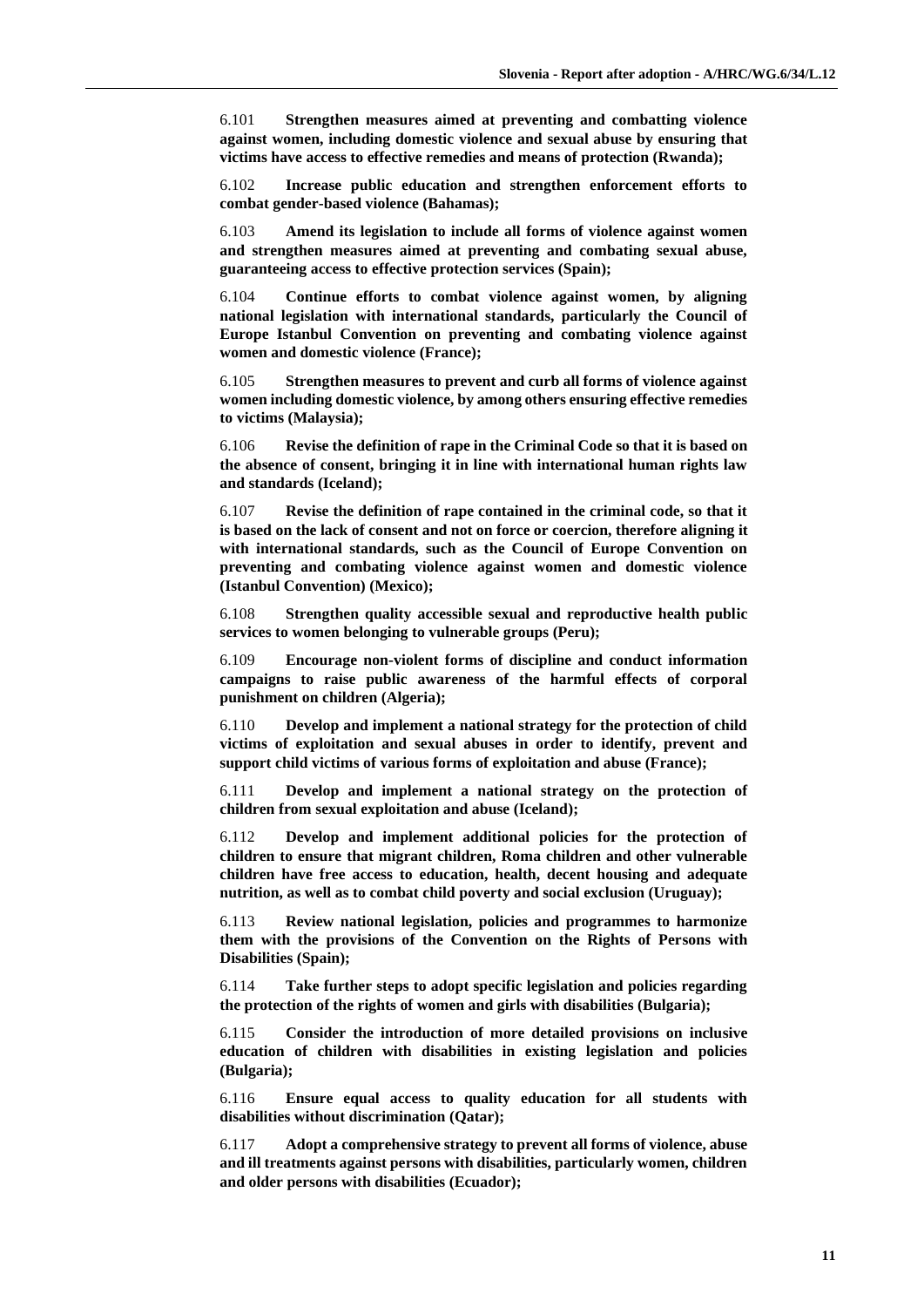6.118 **Develop community-based and people-centred mental health services which, in line with CRPD, respect the rights, will and informed preferences of persons with mental health conditions or psychosocial disabilities (Portugal);**

6.119 **Review current relevant legislation to better protect the rights of all minorities and provide legislation on minority rights that would include additional provisions on minority-language education in areas where there is an interest (Serbia);**

6.120 **Ensure comprehensive legislation to protect the rights of minorities (Malaysia);**

6.121 **Continue to strengthen efforts to promote and protect the rights of minorities in an integrated, comprehensive and inclusive manner, especially by improving their access to key social services, such as housing, education, and safe drinking water and sanitation (Thailand);**

6.122 **Ensure adequate representation of minority ethnic groups in the elected bodies for their inclusion in governance (Nepal);**

6.123 **Redouble efforts in ensuring equitable access to basic services by minorities toward their social inclusion and the full realization of their human rights (Philippines);**

6.124 **Recognize the Slovenian sign language in the Slovenian constitution (Austria);**

6.125 **Engage in a structured dialogue with the German-speaking community including the Umbrella Organisation for the Cultural Associations of the German-speaking community, as also recommended by the Council of Europe (Austria);**

6.126 **Allocate additional resource to the preservation of the culture and language of the German-speaking community in Slovenia, as previously recommended (Austria);**

6.127 **Undertake all necessary steps to recognize the Croatian community as an autochthonous national minority and grant it the rights deriving from this status that has already been assigned to Italian and Hungarian communities (Croatia);**

6.128 **Continue its efforts to promote an environment inclusive of ethnic minorities and to fully guarantee their access to public services, including through the effective implementation, monitoring and evaluation of the National Programme of Measures for Roma for the period of 2017–2021(Republic of Korea);**

6.129 **Continue to pay more attention to the issue of ethnic minorities, including the Roma (Russian Federation);**

6.130 **Address the continued discrimination against members of the socially marginalized Roma community in some parts of the country, especially with respect to their persistent difficulties securing adequate housing and obtaining public services, by continuing to implement its National Program of Measures for Roma for 2017–2021 (United States of America);**

6.131 **Enact and fully implement legislations that seek to improve the current situation in the Roma minority (Ghana);**

6.132 **Remove the distinction in legislation and other measures between "autochthonous" and "non-autochthonous" Roma communities (Greece);**

6.133 **Take further steps to uphold rights of Roma people and protect them against prejudice, discrimination and social exclusion, including by ensuring effective implementation of the National Programme of Measures for Roma (Brazil);**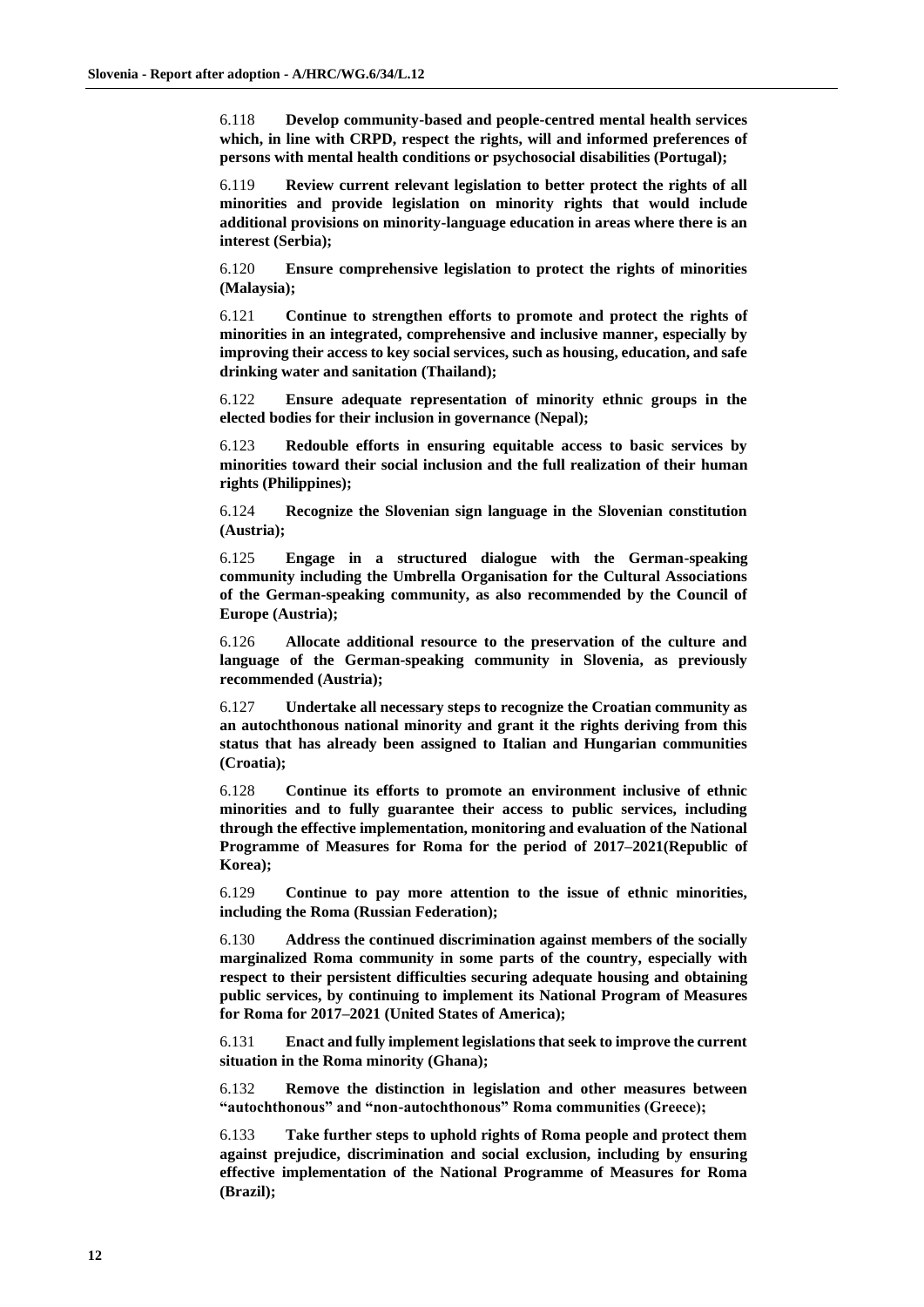6.134 **Review its National Programme of Measures for Roma to set clear priorities and timelines for the implementation of measures, particularly regarding access to basic services so as to ensure the full integration of Roma communities (Canada);**

6.135 **Strengthen the National Programme of Measures for Roma by identifying concrete targets, so as to further equal, legal and fair treatment of minorities, in line with Sustainable Development Goals 10 and 16 (Netherlands);**

6.136 **Conduct an independent evaluation in accordance with the National Programme of Measures for Roma for 2017–2021(Spain);**

6.137 **Improve the living standards of its Roma population, including by providing better access to basic utilities and services and improving education outcomes for Roma students at all levels (Australia);**

6.138 **Further the understanding that Anti-Gypsyism is a driver for social exclusion of Roma and Sinti, and strengthen efforts to improve their livingconditions, for example, by adopting measures to ensure their access to drinking water, sanitation and electricity (Austria);**

6.139 **Step up its efforts to provide safe-drinking water and sanitation services to the Roma population who live in informal settlements (Chile);**

6.140 **Continue efforts to improve the living conditions of Roma and particularly ensure the right to drinking water for everyone as laid down in the Constitution of the Republic of Slovenia (Germany);**

6.141 **Further improve living conditions of the Roma population and better protect their right to education (China);**

6.142 **Adopt efficient measures and allocate sufficient resources to integrate Roma children in preschool institutions, put an end to segregation in schools and reduce school dropout cases (Costa Rica);**

6.143 **Continue efforts for the integration of Roma, migrants and other minorities, particularly for their access to education, health care, employment and housing, as well as ensure their participation in political and social life (Cuba);**

6.144 **Adopt a definitive legislative and policy framework in order to prevent groundless expelling of migrants workers (Azerbaijan);**

6.145 **Ensure that migrants, women, children and persons with disabilities are meaningfully engaged in the drafting and implementation of the Government's strategy on migration (Fiji);**

6.146 **Safeguard the rights of newly-arrived and all immigrants in line with Slovenia's international obligations and commitments (Thailand);**

6.147 **Guarantee full access to and improved quality of health, social services, and education to migrants, irrespectively of their migratory status, and implement alternative measures to deprivation of liberty for all migrant children (Portugal);**

6.148 **Continue to implement the state strategy regarding migration, in particular the efforts to ensure coordination of the work of relevant agencies in the situation of an increase in migration flow (Russian Federation);**

6.149 **Reform its national legislation in order to implement international obligations of Slovenia on migrants, refugees and asylum seekers (Canada);**

6.150 **Strengthen education programs on the human rights of migrants and refugees, for migration officials, security forces, the army, prosecutors and judges, with special focus on the principle of non-refoulement (Mexico);**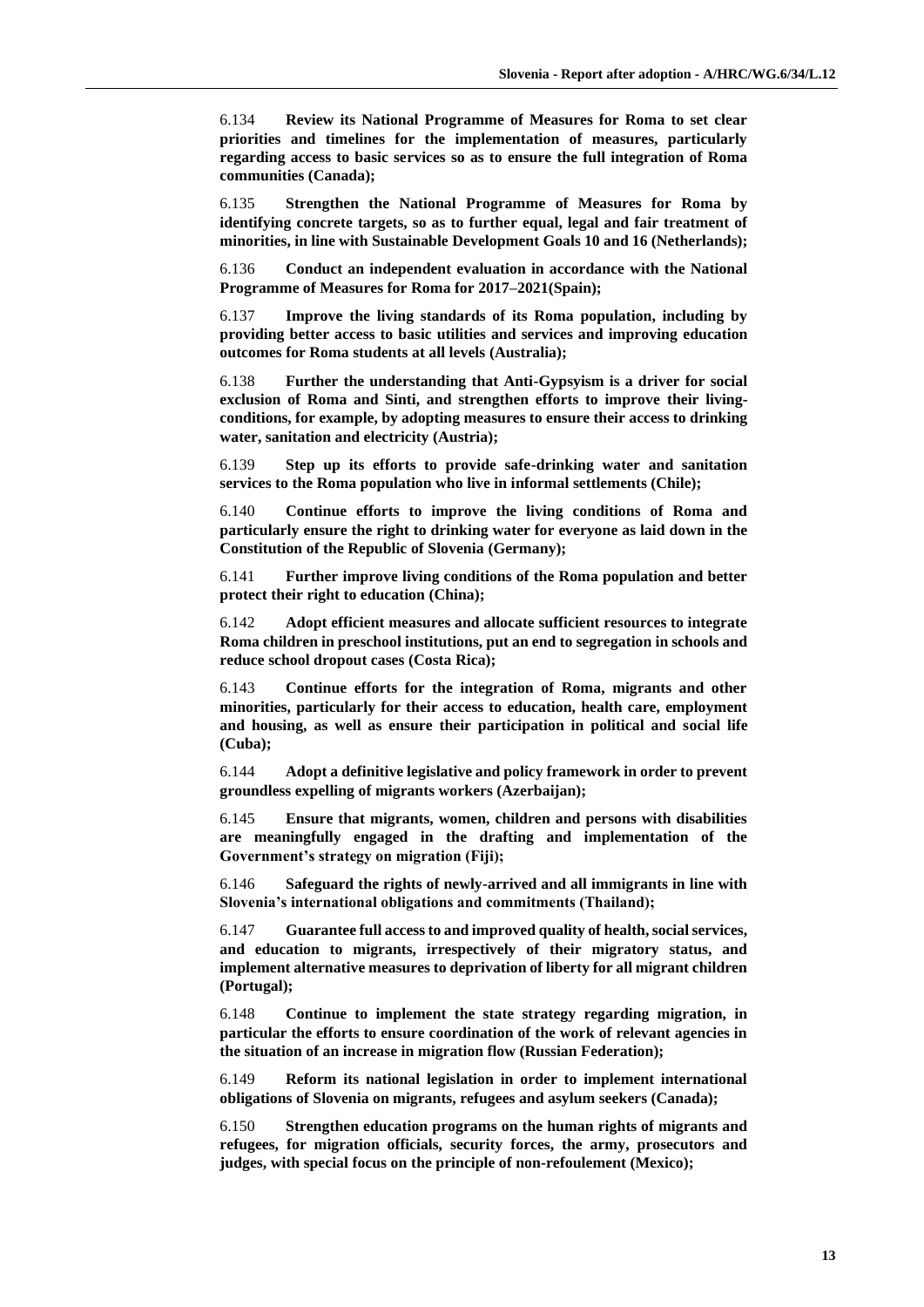6.151 **Work towards implementing additional measures to ensure that unaccompanied children or families with children are not held in detention (Cyprus);**

6.152 **Guarantee protection of the rights of separated and unaccompanied children, and facilitate family reunification processes as well as access for asylum seekers and refugees to social services such as housing, public health care and education on an equal footing (Ecuador);**

6.153 **Strengthen the asylum system to fully respect the principle of "nonrefoulement" (Cyprus);**

6.154 **Ensure that border and police guards provide adequate information to asylum-seekers and migrants about relevant procedures and their rights in the language that they understand (Malta);**

6.155 **Deepen measures aimed at ensuring that "erased persons" can recover their permanent residence in an accessible and swift way by the law adopted in 2010 (Argentina);**

6.156 **Continue efforts to address effectively the "Erased Persons" issue (Slovakia);**

6.157 **Establish a procedure for determination and registration of stateless persons in order to ensure protection of their human rights (Costa Rica).**

**7. All conclusions and/or recommendations contained in the present report reflect the position of the submitting State(s) and/or the State under review. They should not be construed as endorsed by the Working Group as a whole.**